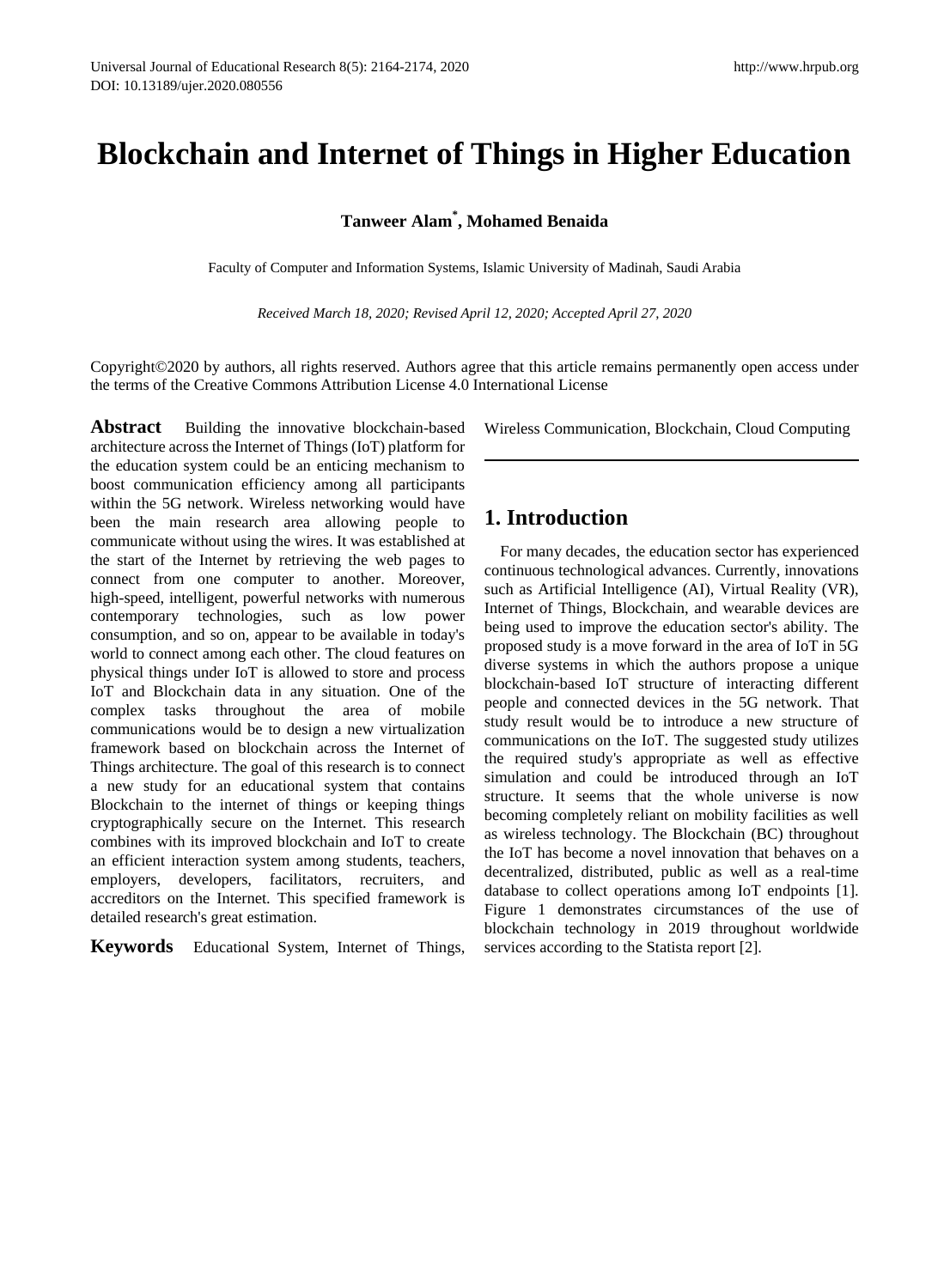

Figure 1. Statista Report on Blockchain technology use cases in organizations worldwide [2]

The blockchain is indeed a sequence of blocks where every block is connected to the prior blocks. Every block must have the cryptographically secure key, prior block hash, as well as its information. The BC operations will be the fundamental modules that had to transmit information among IoT endpoints. The IoT access points seem to be different kinds of natural however smart devices with integrated detectors, sensors, systems as well as worthy of interacting with several other IoT endpoints. BC's role in IoT would be to have a mechanism for handling protected information records by IoT endpoints [3]. BC seems to be a safe innovation that could be used openly as well as publicly. The Internet of things enables this technology to enable asymmetric cryptography among IoT endpoints in such a diverse system. BC transactions might be monitored as well as traversed through everything accessed to interact throughout the IoT. BC might well enhance interaction protection. The Internet of things has been increasing dramatically throughout the year with its objective in 5G innovations, like Smart Homes as well as smart Cities, e-education, e-Health, distributed intelligence, etc., but has

privacy and security obstacles. The protection of confidentiality in connectivity among IoT gadgets paid too much publicity from 2017 to 2020. The earlier studies committed to building or optimizing the connectivity structure; however, such a study may not produce its complete structure to IoT-BC communication among smart devices network [4].

This research strategy develops the study in and out of expanding the connectivity of things that utilize the fog as well as blockchain technology on networking [5]. Exchange information from one specification to the next using wireless communication begins in the form of the radio network packets starting from the 1973 year. A Machine was able to connect with another machine of the same specification. There is a huge number of articles published by several other authors on blockchain as well as the internet of things in between 2017-2020. Figure 2 represents the framework where the teachers, students, operators, employers, and accreditation unit members can communicate using the blockchain-IoT framework.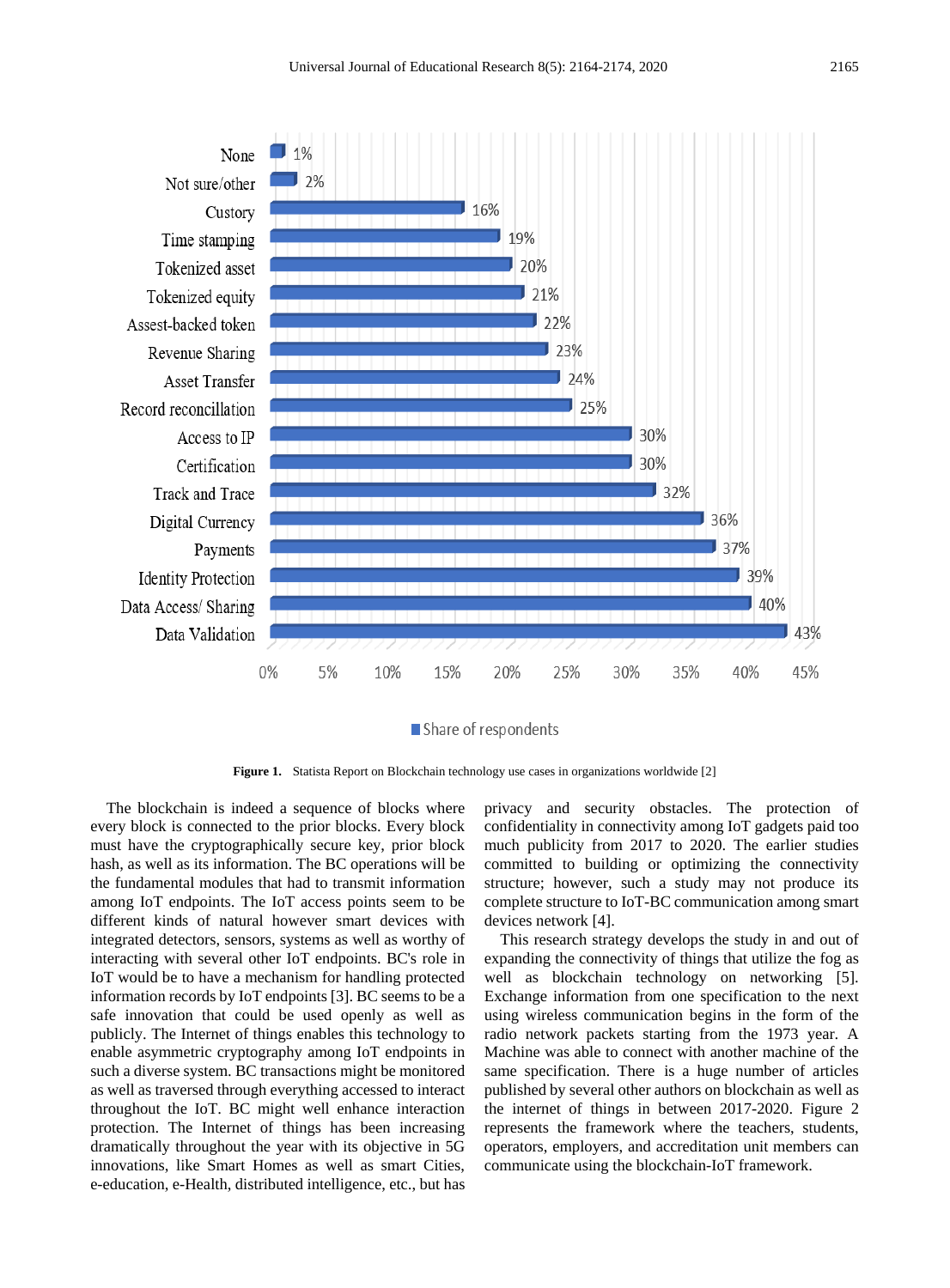

**Figure 2.** Blockchain-IoT framework for the educational system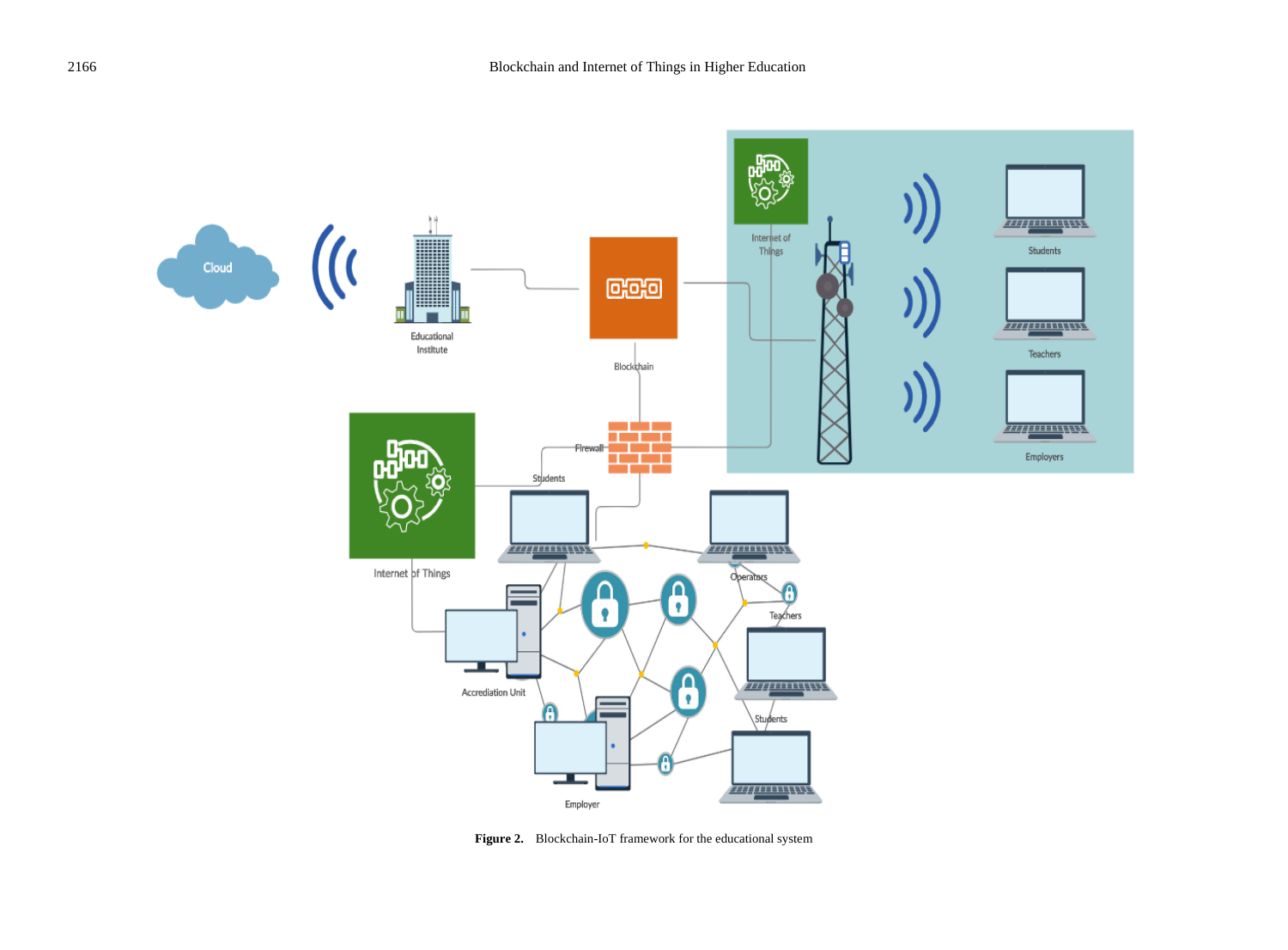In such a decentralized strategy, the IoT users have been directly linked. It is therefore much more complicated to use the conventional current security strategies in the interaction among IoT users. BC is an innovation that provides security in transactions among IoT users [6]. This offers a decentralized, distributed as well as publicly available mutual ledger to collect blocks information which is stored or confirmed in such an IoT system. Its information stored throughout the distributed ledger is immediately attempted to use peer-to-peer configuration. The BC is an innovation at which IoT endpoints handle the transactions in the type of such a block in the blockchain [7]. The following requirements are needed to have a blockchain in higher education.

#### **1.1. Identification and Academic Reports**

Universities of education face difficulties in preserving the learners' identification, essential expertise information.

#### **1.2. Modern Pedagogy**

Every learner does have its learning skills. It is important to build new educational frameworks to meet each student's needs.

# **1.3. Student Loans**

Spending on education convinces learners to choose a profession of preference. Learner's incentive services have been designed to recognize the talents of the learners.

#### **1.4. Higher Education**

Implementing new higher education frameworks to fulfill expected desires or making the dream come true.

The objective of this proposed strategy is to bring the new idea where the stockholders in the education sector incorporate together as well as join a group and facilitate secure communication among them. This really improves the IoT security and offers secure or authentic interaction among all the users. The objective of this study is to develop a communication structure for the educational system and to provide a trustworthy, safe and quick link among connected users on the Internet of Things using blockchain technology.

The organization of the rest of the research paper is as follows: Section 1—Introduction presents a brief overview of this research paper. Section 2 – why blockchains?, Section 3 – the Blockchain and IoT in Higher Education and Section 4 – describes the Opportunities for the Proposed Approach in the Educational System, section 5 shows Challenges, Section 6 shows the applications and section 7 represents the conclusion of the research paper and the future scope of the proposed study.

# **2. Why Blockchain?**

Packets are transmitted in cloud using a Blockchain node. Each node is also called a block. Every block has its hash code (unique id like a fingerprint), previous block hash code and their data. Every node has a connection to exchange information. Every connection to exchange information contains a lot of blocks with its previous blocks hash code and data. These blocks are connected with security through cryptography techniques. The blockchain nodes are like the linked list node in the data structure. So, we can say that blockchain is a complex data structure. The blocks are distributing in a decentralized system using the point-to-point topological network [8], [9]. When a new block is created, then it moves to the network and visits every connected node and checks its authentication. If it is valid, then it will connect to the blockchain and its hash will generate only once. This newly generated block stores the hash of the previous block and connects to the chain. The performance of the proposed system is evaluated through different experiments. Firstly, the authors have created thousands of blocks with a fixed size by using the open-source software (Node.js). The authors have created the IoT network, connected with cloud and, created fog and blockchain. This suggested structure depicted the use of Fog computing with IoT gadgets onto the edge of the network using blockchain technology to communicate, exchange and share information amongst the IoT endpoints in the educational sector. Transactions in the suggested structure were transferred in the point-to-point network topology. There are some unique IoT endpoints termed as Miners throughout the system. These are usually used to verify network transactions. According to Whether the transactions are confirmed or not, they are transformed into the blocks or decided to add to the existing Blockchain or transmitted to the channel. Its miners play a vital role in adapting the creation of a new block in the blockchain. Throughout this study, we used many examinations to determine the structure. A hashing algorithm is introduced using the IROHA tool of Hyper ledger. A Docker-compose is built on the device. A Hyperledger IROHA tool involves several services like decentralized Hyperledger, Proof of Work (PoW) algorithms, P2P system, and so on. Sumeragi in Hyperledger IROHA methodology is introduced in Blockchain. An IROHA Android and iOS packages need the facility with the blockchain to communicate with the IoT endpoints. According to the Sumeragi algorithm, IoT nodes have requested the transactions or followed the basic steps:

### **Step 1.** Transmitting:

The members confirm, arrange or sign the transactions or send data to the system [10].

**Step 2.** Authentication as well as going to sign:

This validates, requests or signs the transaction or broadcasts to the peer-to-peer channel's approved IoT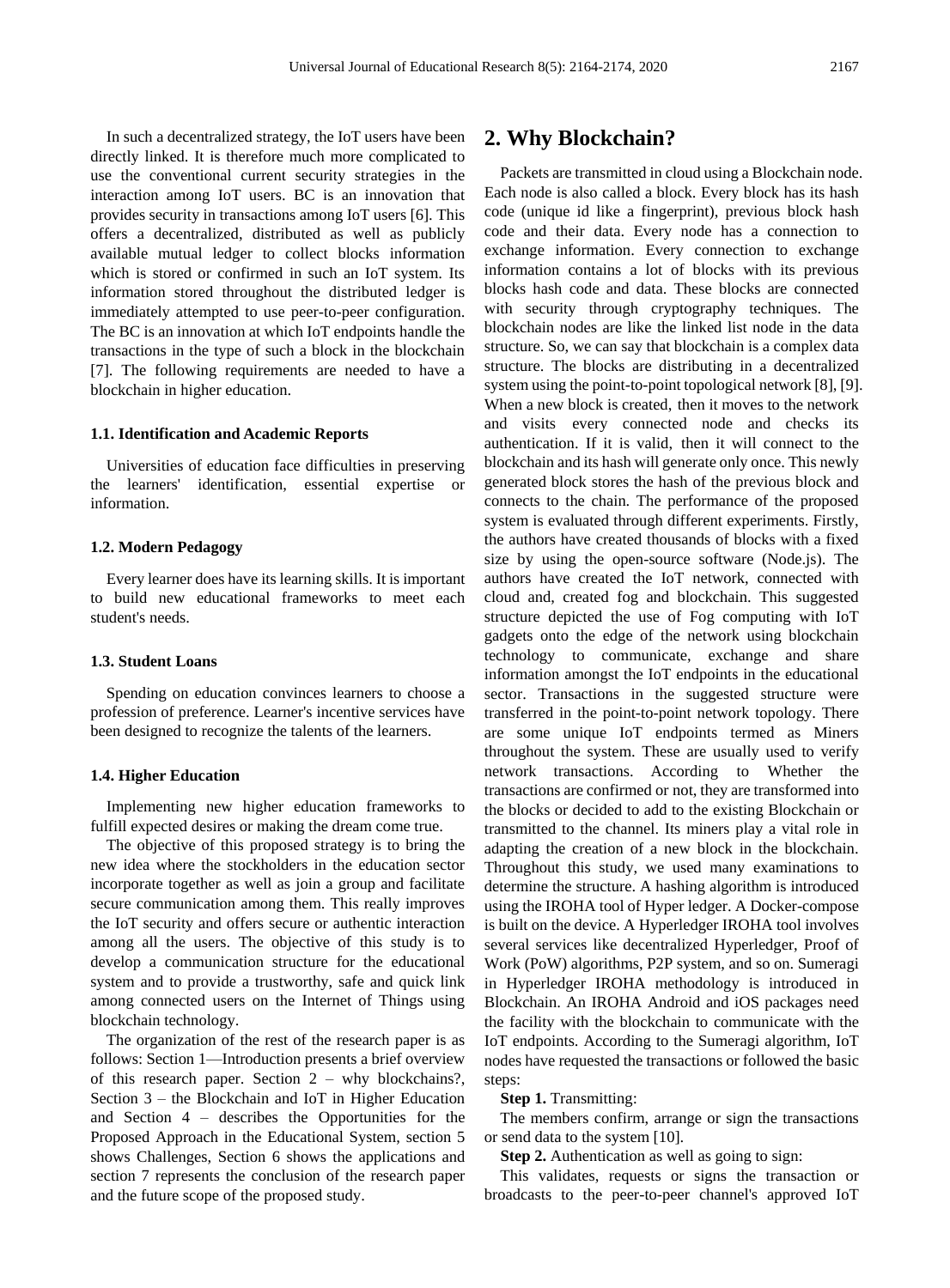endpoint.

**Step 3.** Committed:

Dedicate regarding signing.

Throughout the incident of server's failure, the automated system contributes a move named error detection. Also, the algorithm works with the existing server to monitor the inconsistencies.

Consider the newly created block node that is referenced by two previously created blocks. The node is placed between these two blocks. Consider that the block is verified by the miners, the time representes the verification time calculated by the Poisson process [11]. When a new block is created, then it moves to the network and visits every connected node and checks its authentication. If it is valid, then it will connect to the blockchain and its hash will generate only once. This newly generated block stores the hash of the previous block and connects to the chain.

Blockchains should impact on the higher education system such as business schools that are more urgent or far-reaching than the other widely mentioned innovations like artificial intelligence and robotics. Although these innovations provide significant learning and convening ability, the blockchains could significantly, by changing the way the school of business, conducts its practice.

This study is proposed to build up an educational system depending on blockchain and IoT. Building a trusted educational credit and grading framework could be of benefit to the blockchain technology. Proof of concept is introduced using Ark blockchain open-source framework. This platform suggested addresses learners and institutions from a worldwide homogeneous viewpoint. Learners benefit from either a single or transparent perspective of their finished classes, whereas the model has access to state-of-the-art information irrespective of the academic background of a learner. Many recipients of the proposed change are prospective employers, who are able to immediately verify the student's information. This solution implemented is focused on decentralized peer-to-peer network mechanism. This really exchanges the higher education grading system to an effective, streamlined, pervasive model based on blockchain from current global-world physiological documents or conventional electronic documents. This is a process to ultimately adapt into a homogeneous, streamlined, and worldwide pervasive credit and grading system for higher education.

# **3. Blockchain and IoT in Higher Education**

Blockchains are beneficial if data needs to be shared by

various parties without trust. A blockchain is a means of sending data in a completely automated and secure manner, as falsification is virtually impossible. A blockchain is a time-stamped sequence of an unchanging information record that is attempted by a cluster of computer systems not operated by any single user. Not conventional database blockchains are distributed, and everybody has to accept to make any changes to manage it. The biggest achievement behind this study has been building a structure for the educational system to communicate using blockchain technology and IoT on the Internet [12]. This framework becomes primarily suitable for the users where information becomes regularly conveyed to the connected devices on the internet network. In addition, we used a retransmission strategy, variable packet length, or populated congestion situation to improve the proposed system. A plan of action for this study has been defined. For performance onto the Internet of things, the execution of the IoT-BC structure to interact safely between IoT devices will be programmed [13]. The whole study would be implemented as a three-layer structure, such layers becoming Fog, Blockchain, and IoT layers. This research supports wireless communication to develop an IoT-Blockchain framework between several users on the IoT. An IoT-Blockchain framework does have the following elements:

- a) Smart Devices
- b) Network
- c) Development tools
- d) Blockchain

Figure 3 shows the blocks in a blockchain.

Blockchain Technology (BT) in IoT provides a mechanism of processing protected information files by IoT endpoints. BT transactions might be monitored or examined through someone verified to interact throughout the IoT system. An IoT-BC could enhance interaction security.

BC's major advantages with IoT are:

- 1) Building trust between IoT public endpoints or minifying the possibility of accidents.
- 2) Minifying transportation costs by communicating directly without third parties.
- 3) Speeding up transactions in real-time.

The visualization servers contained efficient services in the fog, the intermediaries are 3rd-party servers that could also store secured information. A token offered by the approved Blockchain repository to the smart device does have the power to connect the model, notification key from the use of a key computer, collect information from the fog [14].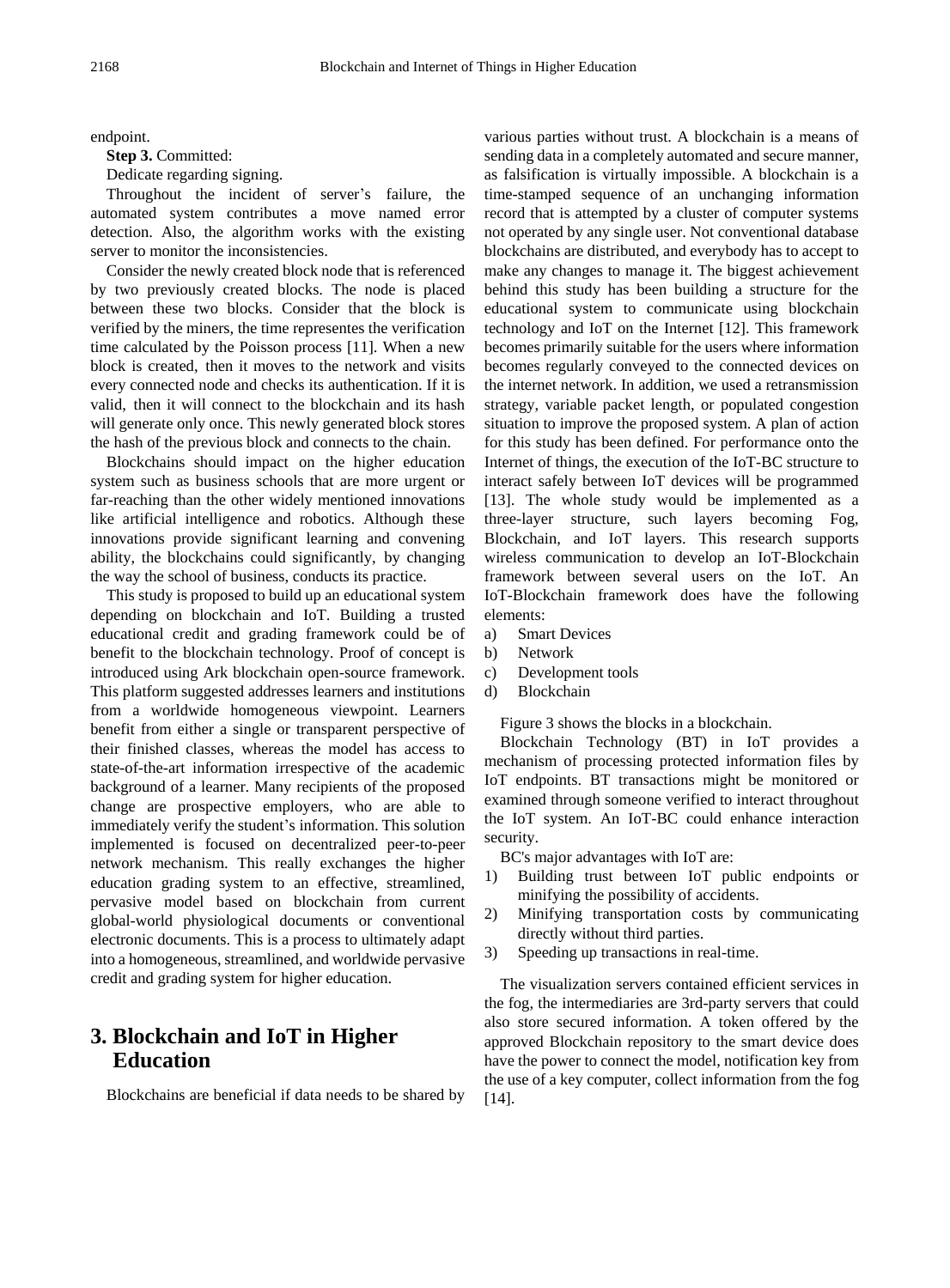

**Figure 3.** Blockchain's Blocks



**Figure 4.** Blockchain-based Educational System

Several smart contracts released in the approved Blockchain repository through the visualization servers, intermediaries or fog proprietors. IoT's portable device discovers the smart contacts from within the permitted Blockchain repository [15]. Its permitted Blockchain repository produces the token to IoT's smart device. A smart device requests the keys in middleware from a key server as well as directs the token with the query. A primary server verifies the token from such an approved blockchain repository or produces a key for each smart device as well as a reaction down to a device [16]. Once

again, the IoT smart device is permitted to retrieve information from the cloud. The IoT nodes might be a student, a teacher, an employee, an operator or an accreditation unit member. They all have smart devices for communication within the system (Figure 4).

A blockchain with IoT functions together with its goals that could be summarized.

# 1) Decentralization structure

Internet of things as well as BC, both approaches would be identical. This structure eliminates the centralized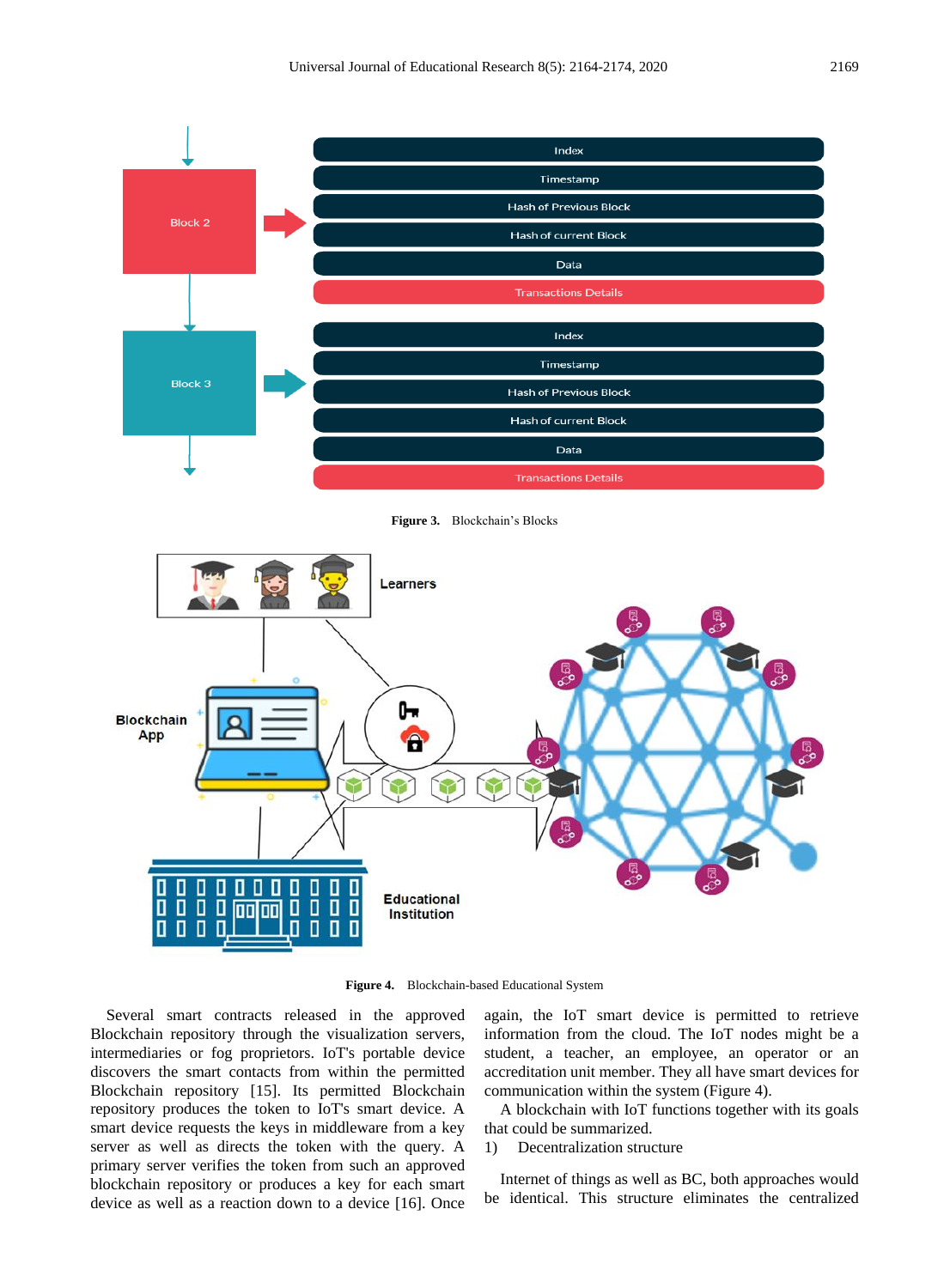approach or even provides the facility for a decentralized architecture. This enhances the aggregate control system probability of failure or efficiency.

2) Protection

Transactions among endpoints users were often protected throughout the BC. This is a different approach to secure interactions. The BC enables IoT users to interact reliably with one another.

3) Identifier

Both connected devices have always been distinctively recognized with such a cryptographic signature in IoT. Every block of BC is often distinctively recognized. Therefore, BC is a trustworthy innovation that offers distinctively recognized information which is accessed throughout a distributed ledger.

4) Accuracy

Internet of things endpoints in BC has become capable of accessing the information being passed on the Internet. Its information has been accurate when it is confirmed by the miners once joining BC. Just confirmed blocks could indeed join the BC.

5) Independent

All IoT endpoint users have become available to interact with any computer cluster with a decentralized framework.

6) Optimization

IoT users could interact in high-availability, a decentralized intelligent network that communicates to the destination device in real-time or transaction data.

The Internet of things enables the linked physical objects to exchange their data throughout the diverse system. It could be separated into the following points.

1) Smart Devices

The Internet of things assigns the distinctive identification number to each connected device in the system. These devices could exchange information among the IoT endpoints.

2) Routers

The routers seem to be the machines that operate among physical objects as well as the cloud to make sure that now the link is maintained and therefore that protection has been granted to the network system [17].

3) Building a network

It would be used to manage the flow of data and to maintain the quickest route amongst the other IoT endpoints.

4) Cloud

It would be used to deposit or determine information.

A repository in Blockchain is said to have characteristics including a distributed security model, restricted access, higher public access, bottom to top confidentiality or exchangeable identifications, whilst in a central database, the characteristics have become a centralized trust model, low security, low public access, high confidentiality but also un-transferable identifications [18]. A blockchain is now more sophisticated than that of the centrally controlled storage in the above characteristics.

# **4. Opportunities for the Proposed Approach in the Educational System**

The smart classrooms are not too far away when they will integrate with blockchain and Internet of Things technologies. These technologies will become an extremely important part of academies around the world shortly. The question is, How's the system going to benefit the employers as well as academics? the answer is yes, realizing the full influence of blockchain on the education system or determine that this innovation would have an impact on teacher and student, this is useful to know how some other sectors have used this to enhance the mechanisms and also how universities could one day follow their lead.

A BC-IoT interoperability strategy does have many extraordinary possibilities in the educational system. This unlocks the two new windows next to each other. Several of the possibilities would be characterized as follows.

# **4.1. Constructing the Trust among Parties**

Due to its highly advanced features, the BC-IoT strategy would develop a relationship amongst the multiple smart devices. Just confirmed gadgets could interact in the system, as well as the miners would first confirm every block of the transaction, then they should join the BC [19].

# **4.2. Lower Costs**

Such a strategy would lower costs as it interacts effectively without the third party. This removes all third-party nodes among the recipient as well as the sender. This strategy offers full correspondence [20], [21].

# **4.3. Minimize Time**

It reduces a huge amount of time. This strategy minimizes the transaction time from weeks to seconds. For example, in the traditional approach, when students want to take admission in the university, he pays a lot of time to fill forms and wait for the reply from the university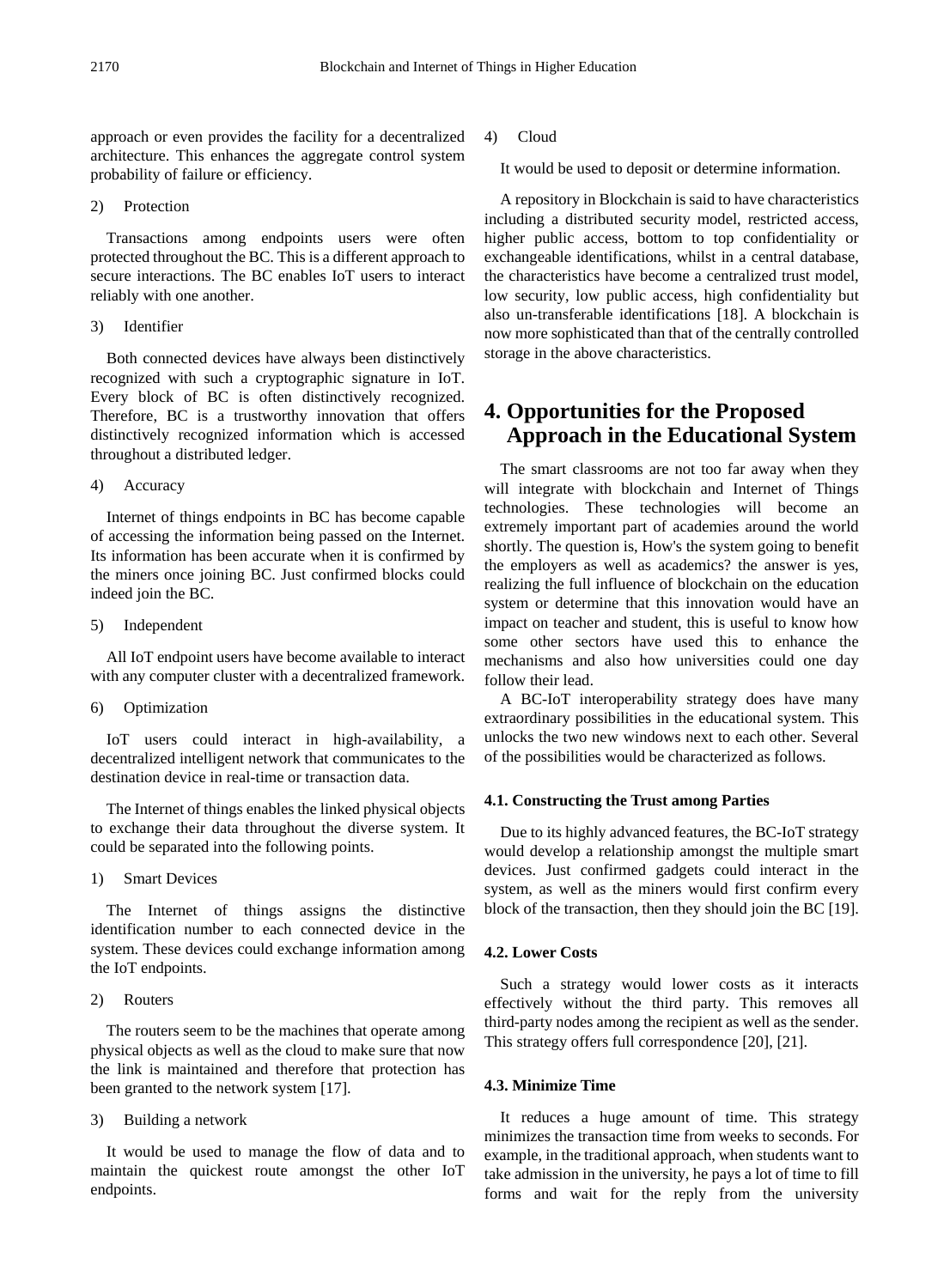administration.

### **4.4. Security and Privacy**

It offers privacy and security to users, devices, and data.

#### **4.5. Public Services**

This approach offers services to the public sector. Authenticated users could connect and exchange information [22].

## **4.6. Investment Management**

Such an approach safely exchanges money without the need for a third party. This offers quick, safe as well as financial information facilities. This lowered the cost or time of transition [23].

#### **4.7. Risk Management**

Such an approach plays a vital role in examining or reducing the chance of resource or transaction failure.

# **4.8. Educational Institution Activities**

Blockchains also can change certain roles at educational institutions. The blockchain would become a great format for granting qualifications and experience, that would remove the institution administrator's role as the site of delivery. This would also reduce a stream of institution profits, this might reduce the costs or allow those services to be distributed anywhere.

Currently higher education institutions around the globe are introducing their people to blockchain courses as they recognize the value under the technological advances. Many of the nations which have blockchain educational institutions united states, Canada, Denmark, Singapore, Spain, etc. The Cornell University, in the US, is one of the first universities to introduce blockchain-focused courses into their syllabus.

# **5. Challenges**

The proposed framework might experience several difficulties like scaling, storing, skills and discovery, and so on. The following is also the challenge facing the interoperability strategy.

#### **5.1. Usability**

The BC could hang due to its high transaction load. In 2019, the Cryptocurrency warehousing has become more than 197 GB capacity [24]. Assume when IoT is incorporated into BC so the load would be heavier than that of the present situation.

# **5.2. Storing Capacity**

An electronic ledger would be preserved by each IoT endpoint. Throughout time, this will improve its storage size, that will be a difficult task or become a huge load on every other wireless device.

# **5.3. Abilities Absence**

BC is now a new revolutionary technology. Few people around the world understand this technology.

#### **5.4. Finding or Convergence**

BC may not be originally designed for IoT. Finding a further gadget in BC or IoT is a really difficult task for all the smart devices. Internet of things endpoints could find one another; however, they likely won't find or incorporate the BC with yet another gadget.

#### **5.5. Confidentiality**

Its ledger would be dispersed openly to every linked network. Every connected device could look at the transactions of the blockchain. Confidentiality has always been a difficult task in the embedded strategy.

# **5.6. Compatibility**

The BC could be whether public or private. Therefore, scalability around public and private Blockchain would also be a difficulty in the BC-IoT strategy.

#### **5.7. Laws and Regulations**

An IoT-BC is acting worldwide, and therefore it faces several regulations to implement this strategy worldwide.

# **6. Applications**

In higher education, blockchain has several applications, but this technology has not entered yet the public consciousness. It's just that, there is no lack of startup companies and major players intending to make that possible. But here are some instances of blockchain often used in the educational system around the world. Learning is becoming the essential part of our life. This is the base for innovations, too. The Blockchain and IoT are the aspect of such innovation which the educational institutions can profit greatly from. Most of the educational resources are available with the advent of technology in smart devices. The following are some Blockchain applications used for educational purpose.

# **6.1. Blockcerts**

A system for developing, granting and confirming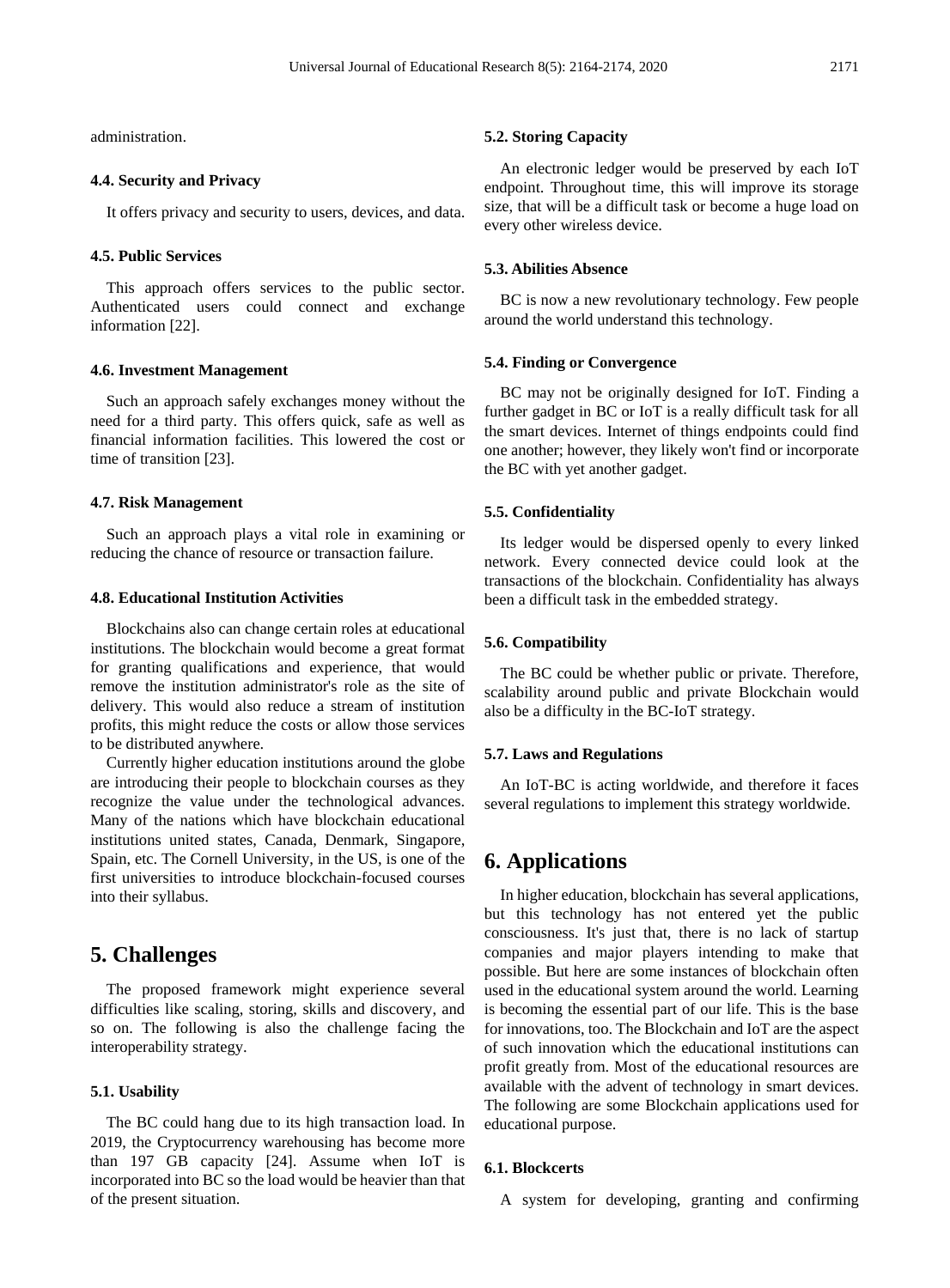educational credentials [25]. It is an open platform for developing applications that validate or authenticate blockchain-based government documents. This may involve certificates for municipal data, academic qualifications, skilled licenses, the growth of the labor force and so on. It includes a number of open-source collections, techniques and mobile applications that enable a decentralized, standard-based, beneficiary-centric

environment that enables untrustworthy verification through blockchain ledger. The users of Blockcerts utilizes and motivates the consolidation of open platforms. It is dedicated to the auto-sovereign identity for all individuals and enables recipients to monitor their claims via easier-to-use methods like the Mobile Applications. Figure 5 represents the working process of Blockcerts application [25].



**Figure 5.** Working process of Blockcerts Application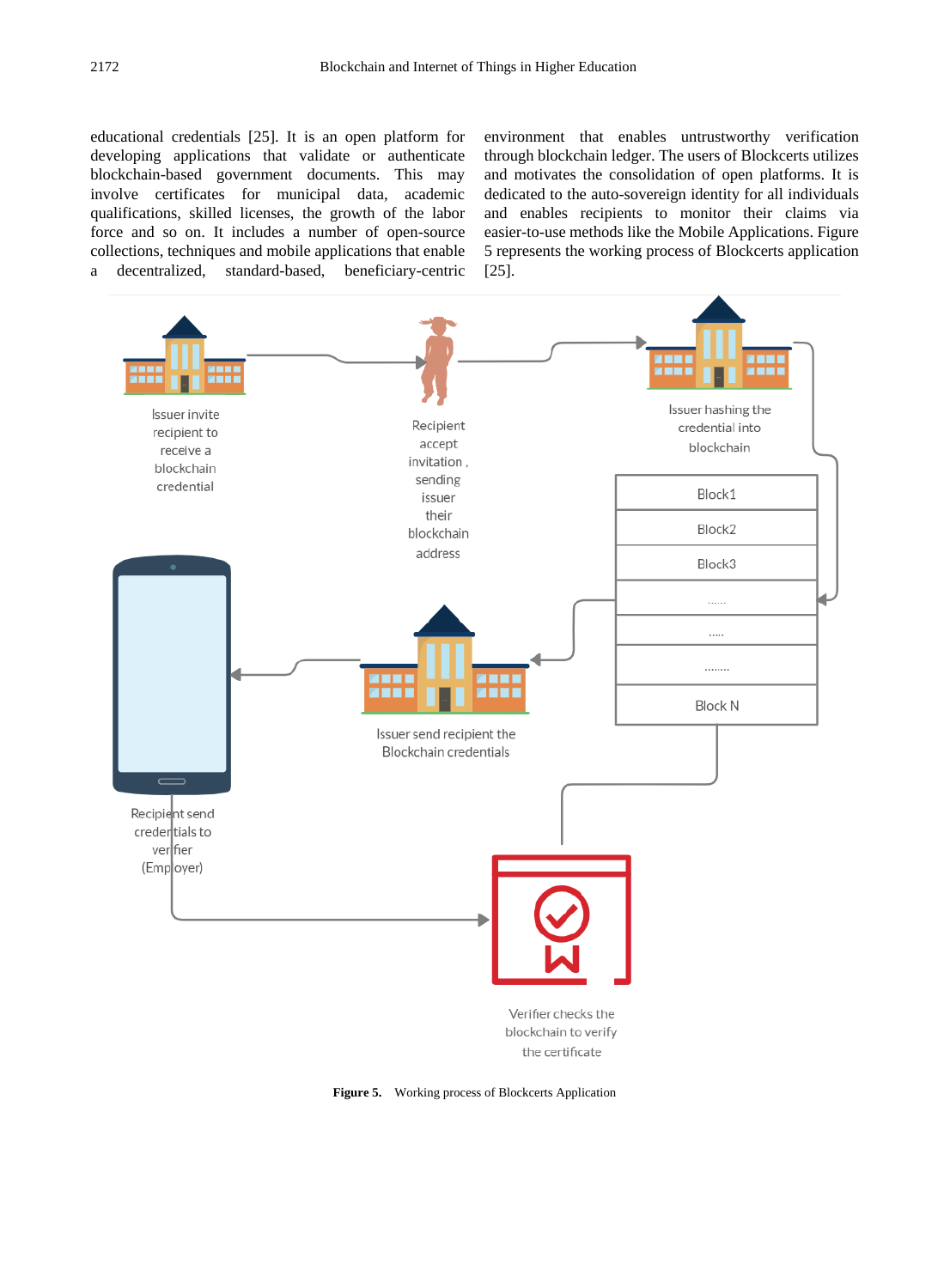### **6.2. APII**

Confirm the academic qualifications of potential students and teachers [26]. This application expects to maximize everybody's ability and has functionalities on its website and mobile applications that are doing this. Individual people can maximize their capability and enterprises can minimize their charges and administration while quickly finding learners and skills. Find easy direct connections to your web pages, fingerprint verification, professional verification records and a nano-accreditation generate mechanism utilizing QR coding [26].

### **6.3. ODEM**

A platform that links teachers, students, and professionals to relevant courses and services [27]. This is a blockchain-powered framework in which learners can improve their educational progress effectively with academics and the potential employers, and they also often establish useful, energetic syllabuses. By using smart contracts to automatic payment, ODEM is easy to handle and much more cost effective to learn. Entering thousands of ODEM students from all over the world, it gets adequately compensated low-cost, student-driven market, allowing them to focus on what they do strongest: motivating curious students who enjoy learning [27].

#### **6.4. Sony Global Education**

A website that maintains a consistent record of students' information and educational accomplishments [28]. It introduces a new transcript and score management service via a digital service called Blockchain technology. It demonstrates how well the future of establishing and handling transcripts and high-security information in education will become a blockchain mechanism. This is also demonstrated by the use of blockchain for the installation of the "Next Generation of School ICT Environment" for the Japan's Ministry of Internal Affairs and Communications [28].

#### **6.5. Parchment**

It is a forum for assessing academic qualifications, processing programs and generating certificates. Learners can discuss their academic performance with prospective employers with ease [29]. It is the most broadly accepted electronic credential service that allows learners, academic institutions and employers to apply for, verify and share their credential in an easy and secure environment. Its framework has helped millions of people and thousands of colleges and universities transfer more than 30 million transcripts and other certificates worldwide [29].

# **7. Conclusions**

This study links the blockchain and IoT for the

educational system, where IoT and blockchain technologies are utilizing. The proposed research shows a combination of the IoT and blockchain for the educational system. The Blockchain is used to create a hyper-distributed public authentic ledger to record the transactions. The research opened a new opportunity in this area. The framework is implemented using a different set of IoT nodes and tested. This study can be a valuable framework to improve the communication security and efficiency in the educational system. This framework is appropriate for providing communication security where huge data is transmitted in a heterogeneous environment in the future. We have tested the system in different scenarios such as memory and processor usage in the integrated system and its impact on the performance of overall the system. We found that the proposed framework, not only increases the throughput but also the direct connection among IoT nodes are established, which makes the system more stable. The outcomes of this research established a new IoT framework with blockchain technology for the existing educational system. In the future, researchers can enhance this research and apply it for whole the kingdom.

# **REFERENCES**

- [1] Yi, Shanhe, Zijiang Hao, Zhengrui Qin, and Qun Li, Fog computing: Platform and applications, In 2015 Third IEEE Workshop on Hot Topics in Web Systems and Technologies (HotWeb), pp. 73-78, IEEE, 2015.
- [2] Statista, URL: https://www.statista.com/statistics/878732/w orldwide-use-cases-blockchain-technology/
- [3] Tanweer Alam. "Internet of Things: A Secure Cloud-Based MANET Mobility Model." International Journal of Network Security, Vol. 22(3), 2020.
- [4] Tanweer Alam. "Efficient and Secure Data Transmission Approach in Cloud-MANET-IoT integrated Framework.", Journal of Telecommunication, Electronic and Computer Engineering (JTEC). Vol. 12 No. 1, 2020.
- [5] Tanweer Alam, Mohamed Benaida. "The Role of Cloud-MANET Framework in the Internet of Things (IoT).‖, International Journal of Online Engineering (iJOE), Vol. 14(12), pp. 97-111, 2018.
- [6] Tanweer Alam. "Middleware Implementation in Cloud-MANET Mobility Model for Internet of Smart Devices." International Journal of Computer Science and Network Security, 17(5), pp. 86-94, 2017.
- [7] Tanweer Alam, Mohamed Benaida. "CICS: Cloud–Internet Communication Security Framework for the Internet of Smart Devices.", International Journal of Interactive Mobile Technologies (iJIM), vol12(6), pp.74-84, 2018.
- [8] Mohammed Aljohani, and Tanweer Alam. "An algorithm for accessing traffic database using wireless technologies.", International Conference on Computational Intelligence and Computing Research (ICCIC), pp. 1-4, IEEE, 2015.